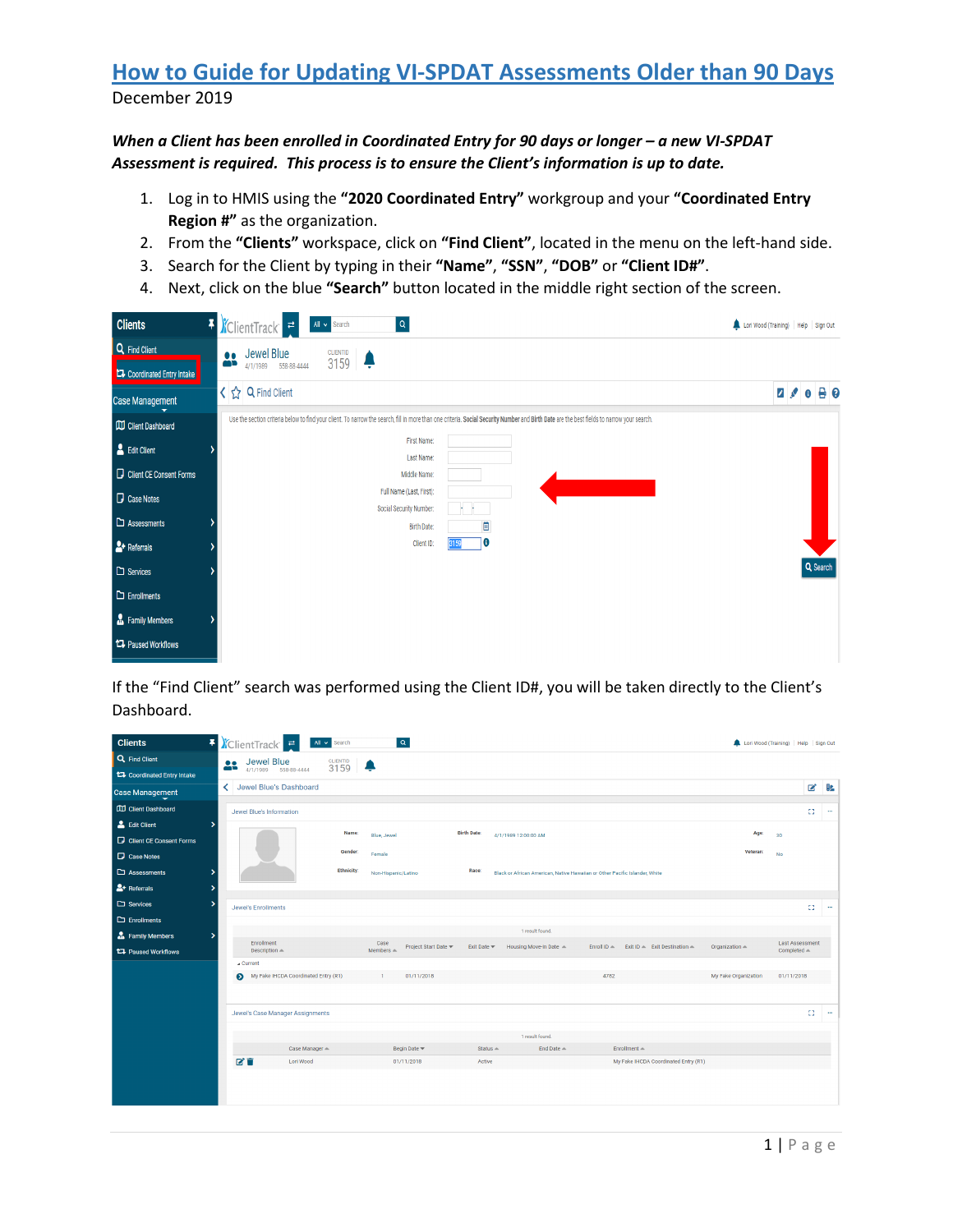5. Hover your cursor over **"Assessments"** located in the menu on the left-hand side. A floating menu appears. Move your cursor to the right then down to **"SPDAT & VISPDAT"** and hover your cursor once more. A second floating menu appears with the choice of **"VI-SPDAT"**, **"TAY-VI-SPDAT"** or **"VI-SPDAT Progress Report"**. Click on **"VI-SPDAT"** for Adult Clients and click on **"TAY-VI-SPDAT"** for Youth (16 – 24 years of age).

| <b>Clients</b>                   | 휘               | <i><b>K</b></i> ClientTrack <sup>1</sup> | $\boxed{\alpha}$<br>All v Search                                                                                                            | Lori Wood (Training)   Help   Sign Out |                                                 |    |          |
|----------------------------------|-----------------|------------------------------------------|---------------------------------------------------------------------------------------------------------------------------------------------|----------------------------------------|-------------------------------------------------|----|----------|
| Q Find Client                    |                 | Jewel Blue<br>$\bullet\bullet$           | <b>CLIENTID</b> 3159                                                                                                                        |                                        |                                                 |    |          |
| 17 Coordinated Entry Intake      |                 | œr<br>4/1/1989 558-88-4444               |                                                                                                                                             |                                        |                                                 |    |          |
| <b>Case Management</b>           |                 | $\Box$ Barriers                          |                                                                                                                                             |                                        |                                                 |    | ■■       |
| <b>CO</b> Client Dashboard       |                 | Diversion Assessments                    |                                                                                                                                             |                                        |                                                 | 8  | $\cdots$ |
| Edit Client                      |                 | Domestic Violence                        |                                                                                                                                             |                                        |                                                 |    |          |
| <b>D</b> Client CE Consent Forms |                 | Education - Adult                        | <b>Birth Date:</b><br>Name:<br>4/1/1989 12:00:00 AM<br>Blue, Jewel                                                                          | Age:                                   | 30                                              |    |          |
| <b>D</b> Case Notes              |                 | Education - Child                        | Gender:<br>Female                                                                                                                           | Veteran:                               | No                                              |    |          |
| $\Box$ Assessments               |                 | $\Box$ Employment                        | <b>Ethnicity:</b><br>Race:<br>Non-Hispanic/Latino<br>Black or African American, Native Hawaiian or Other Pacific Islander, White            |                                        |                                                 |    |          |
| $2 +$ Referrals                  |                 | <b>CE</b> Financial                      |                                                                                                                                             |                                        |                                                 |    |          |
| $\square$ Services               |                 | Housing Assessment Disposition           | $\nabla$ VI-SPDAT                                                                                                                           |                                        |                                                 | Ω. | $\cdots$ |
| $\Box$ Enrollments               |                 | SPDAT & VISPDAT                          | TAY-VI-SPDAT                                                                                                                                |                                        |                                                 |    |          |
| Family Members                   |                 | Universal Data                           | ViSpdatProgress Report<br>1 result found.                                                                                                   |                                        |                                                 |    |          |
| <b>17 Paused Workflows</b>       |                 | $\Box$ Veteran Assessments               | Case<br>Project Start Date<br>Exit Date<br>Housing Move-In Date A<br>Enroll ID $\triangle$<br>Exit ID - Exit Destination -<br>$Members$ $=$ | Organization $\triangle$               | <b>Last Assessment</b><br>Completed $\triangle$ |    |          |
|                                  |                 | The Vulnerability Index Assessments      |                                                                                                                                             |                                        |                                                 |    |          |
|                                  |                 | My Fake IHCDA Coordinated Entry (R1)     | $\mathbf{1}$<br>01/11/2018<br>4782                                                                                                          | My Fake Organization                   | 01/11/2018                                      |    |          |
|                                  |                 |                                          |                                                                                                                                             |                                        |                                                 |    |          |
|                                  |                 | Jewel's Case Manager Assignments         |                                                                                                                                             |                                        |                                                 | Đ. | $\sim$   |
|                                  |                 |                                          |                                                                                                                                             |                                        |                                                 |    |          |
|                                  |                 | Case Manager                             | 1 result found.<br>Status $=$<br>End Date $\triangle$<br>Enrollment $\triangle$<br>Begin Date $\blacktriangledown$                          |                                        |                                                 |    |          |
|                                  | び育<br>Lori Wood |                                          | My Fake IHCDA Coordinated Entry (R1)<br>01/11/2018<br>Active                                                                                |                                        |                                                 |    |          |
|                                  |                 |                                          |                                                                                                                                             |                                        |                                                 |    |          |
|                                  |                 |                                          |                                                                                                                                             |                                        |                                                 |    |          |
|                                  |                 |                                          |                                                                                                                                             |                                        |                                                 |    |          |

The next screen will show a running view of the VI-SPDATS completed for this Client.

6. **(For Single Adults)** Click on **"Add New VI-SPDAT Assessment" (For Families)** Click on **"Add New Family VI-SPDAT Assessment"** in the upper right corner of the screen.